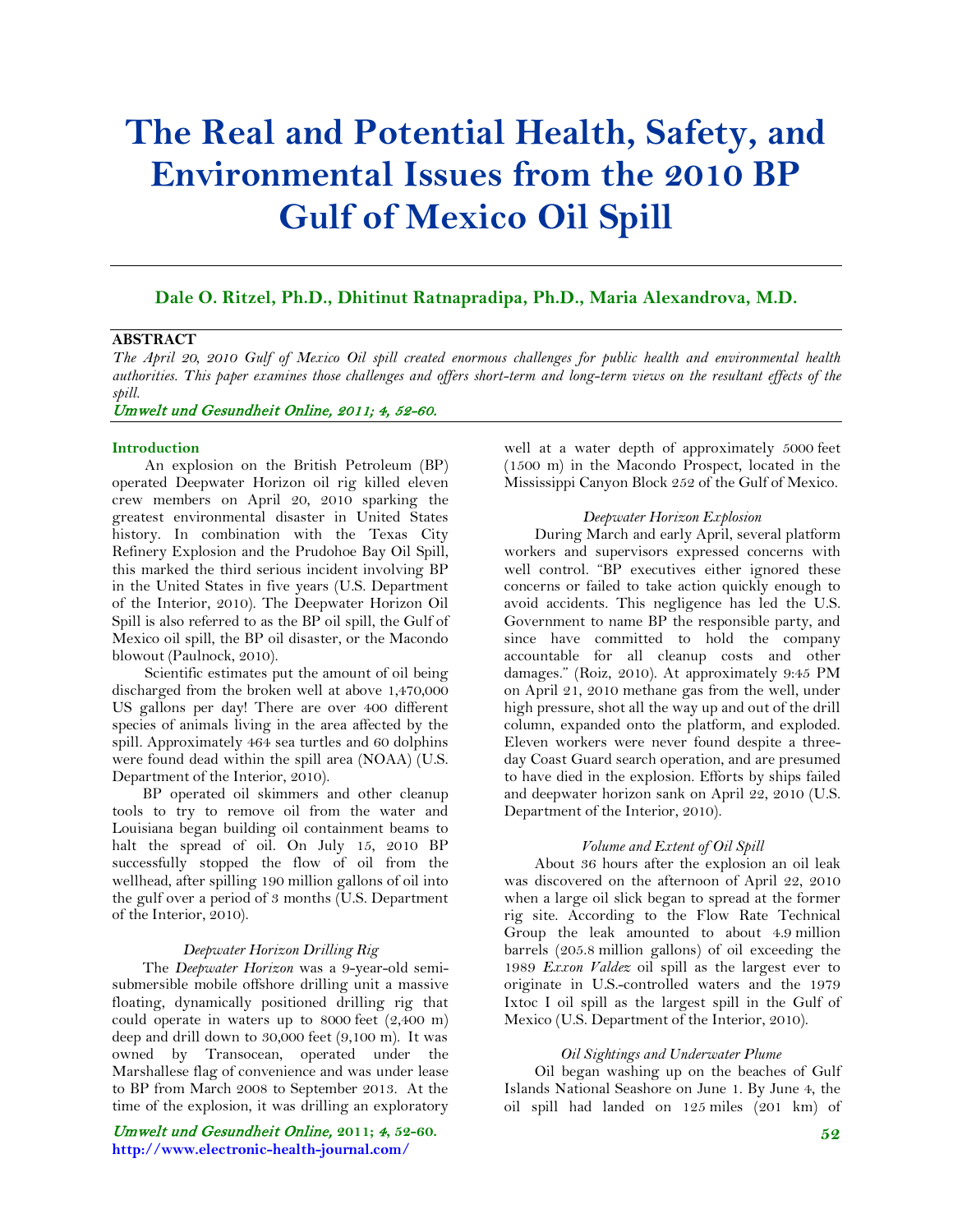Louisiana's coast, had washed up along Mississippi and Alabama barrier islands. On June 9, oil sludge began entering the Intracoastal Waterway through Perdido Pass (U.S. Department of the Interior, 2010).

 On June 23, 2010 oil appeared on Pensacola Beach . By June 27, tar balls reached Gulf Park, the first appearance of oil in Mississippi. Early in July, tar balls reached Grand Isle which took effort of 800 volunteers were cleaning them up. On August 19, scientists reported conclusive evidence of a deep plume 22 miles (35 km) long (U.S. Department of the Interior, 2010).

# *Overview of Worker Events and the Cleanup*

 We decided to access local and news resources to determine what was occurring with the oil cleanup and potential concerns/problems with the oil cleanup workers. The results are presented by date for parts of May, June, and July.

 *May 4, 2010*. The Louisiana Environmental Action Network (LEAN) and the Lower Mississippi Riverkeeper (LMRK) received and began distributing protective gear to the fishermen to utilize during cleanup activities. The protective gear consisted of half face respirators with organic vapor cartridges, goggles, gloves and sleeve protectors. LEAN and LMRK have continued to provide protective gear to fishermen and individuals going into the polluted areas (LEAN, 2010; Orr, 2010).

 LEAN has gone to court and engaged the Occupational Safety and Health Administration (OSHA) in attempts to have the health and safety of the fishermen workers protected and to have BP provide proper training and protective gear to the fishermen (LEAN, 2010; Orr, 2010).

 To offset the loss of livelihood, BP was encouraged to hire local fishermen, who have firsthand knowledge of the wetlands, marshes and water bodies. The fishermen were hired to install booms and absorbent pads to protect the coastal areas and estuaries and to participate in the crude oil cleanup activities. (LEAN, 2010; Orr, 2010).

 *May 25, 2010*. OSHA's Assistant Secretary David Michaels ... asked that Admiral Allen stress to BP that their failure to address the issues in the memo raises serious concerns about the safety and health of the workers involved in the cleanup. "LEAN and LMRK have been working to protect the health of the fishermen who are working to address the crude oil disaster in the Gulf of Mexico and the estuaries and wetlands in the coastal areas" (Orr, 2010). BP has continued to fail to provide adequate protective gear and respirators to fishermen working in close proximity to the spilled crude oil and dispersants. The workers are afraid to complain, for fear they will lose their cleanup jobs, their only source of livelihood. BP has threatened to

Umwelt und Gesundheit Online, **2011;** 4**, 52-60. http://www.electronic-health-journal.com/**

fire fishermen attempting to utilize respirators provided by LEAN, LMRK and other organizations (LEAN, 2010).

According to OSHA the "systems that BP currently has in place, particularly those related to worker safety and health training, protective equipment, and site monitoring, are not adequate for the current situation or the projected increase in cleanup operations. OSHA further underlined, "these are not isolated problems. They appear to indicate the general system failure on BP's part to ensure the safety and health of the workers responding to the disaster" (LEAN, 2010). BP representatives said the equipment was "unnecessary and would only spread hysteria" (YourLawer.com, n.d.).

 "One of the areas documented by OSHA is BP's inadequate response to avoidance of heat stress and heat strokes by the cleanup workers on or near shore. OSHA expressed the need conveyed to BP for shade for workers and liquids to avoid dehydration and to watch carefully for signs and symptoms of exposure. However in response to the focus on heat stress and heat strokes, suddenly the use of respirators, to avoid inhalation of toxic chemicals, has been discouraged due to the threat of heat strokes. Such an approach trades off the breathing in of toxic chemicals for protection of workers from heat stress" (LEAN, 2010).

 *May 28, 2010*. Cleanup efforts in the Gulf of Mexico were briefly halted Wednesday after four workers in three separate vessels became sick. Their symptoms included nausea, high blood pressure, chest pain, headaches and shortness of breath. "They say we don't need respirators," one fisherman said, shaking his head "I don't know" (San Francisco Chronicle, 2010).

 *May 30, 2010*. "This scares everybody, the fact that we can't stop this well," - BP Chief Operating Officer Doug Suttles. "As of Saturday afternoon, May 29th, ten oil spill clean-up workers had been admitted to West Jefferson Medical Center (WJMC) in Marrero, Louisiana. All but two have been hospitalized suffering from chest pains, dizziness, headaches, and nausea." But the thought was, said [hospital spokesperson Taslin Alonzo], that symptoms were caused by some kind of chemical irritant. When asked if the hospital tested incoming cases like these for evidence of chemical exposure, Alonzo told me that it doesn't. "We just treat the symptoms," she said. No respiratory protection was issued, said [Coast Guard Captain Meredith Austin, Unified Command Deputy Incident Commander in Houma, LA] "because air ratings were taken and there were no values found to be at an unsafe level, prior to us sending them in there" (Science Blogs, 2010).

 *June 1, 2010*. Hundreds of fisherman have been hired to attach booms to their shrimp boats in place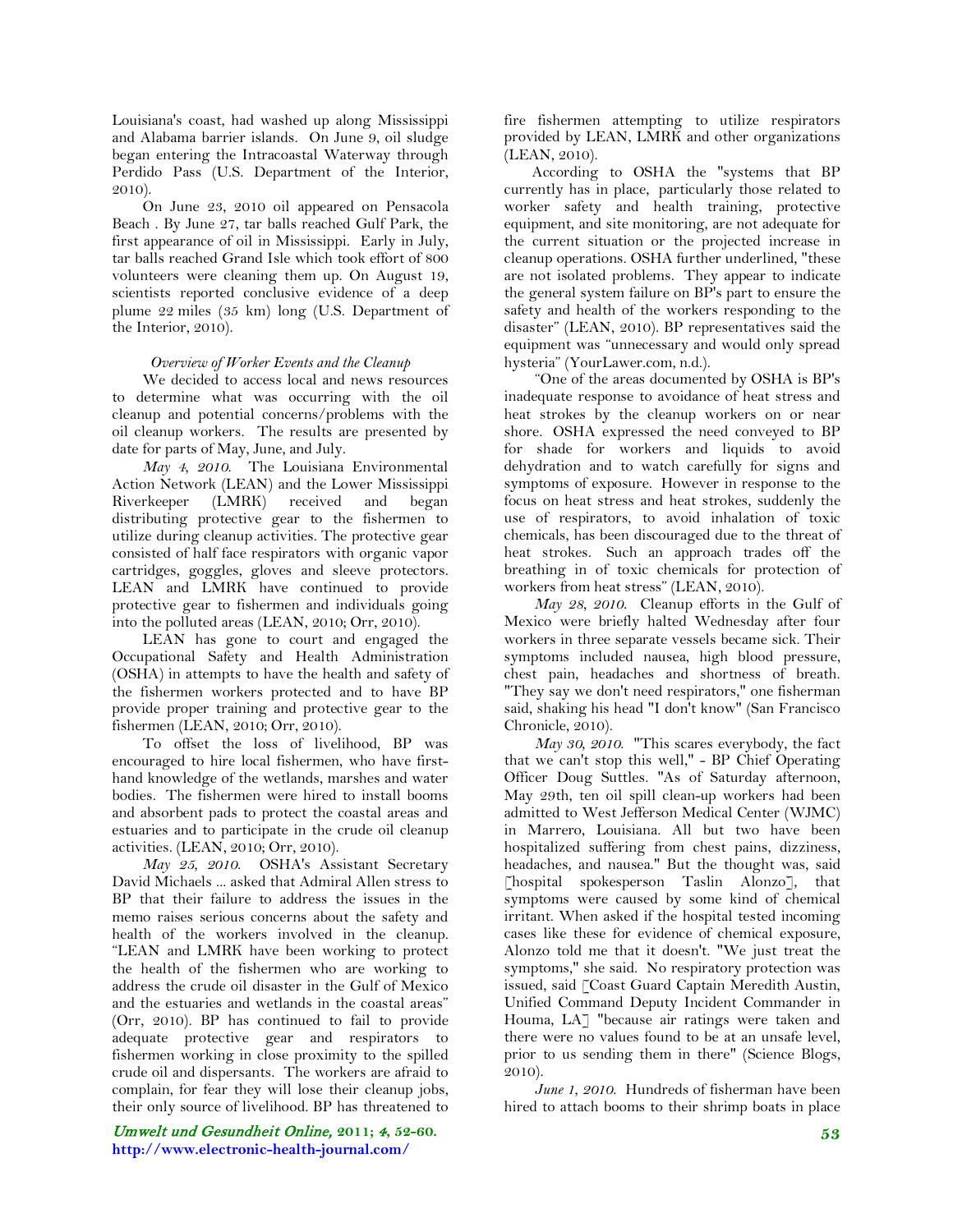of nets and drive their boats directly through the oil slicks to corral and collect the oil that is spilling from BP's broken well in the Gulf of Mexico. These fishermen have one of the highest potentials for exposure to toxic air pollutants from the crude oil out of all of the responders working the spill. In addition to crude oil there is the added danger posed by the aerial application of dispersant chemicals and there have already been reports that fishermen working on the spill feel that they have been impacted by the dispersants. It is only prudent that these fishermen be provided respiratory protection and encouraged to use it. Instead, they have not only NOT been provided respiratory protection, they have been threatened with being fired for using their own respiratory protection (Louisiana Environmental Action Network, 2010).

 *June 2, 2010*. About 20,000 workers are toiling long hours to clean up all that oil in the Gulf of Mexico. This is considered to be a dirty and labor exhaustive work. The question rose: are these workers endangering their health by spending all that time around crude oil and chemical dispersants? "Sometimes they are," says Damon Dietrich, an emergency room doctor at West Jefferson Medical Center, just south of New Orleans. The hospital has seen 11 cleanup workers in the past few weeks with symptoms such as dizziness, headache and nausea, Dietrich says. "We've got to believe that it's either the burning of the oil, working around the oil spill or the dispersants that are causing their symptoms," he says (National Public Radio, 2010).

 The symptoms that health care workers were seeing from persons helping clean up the oil included dizziness, headache, nausea and heat stress. It was reported that high temperatures could release toxins that would otherwise stay locked inside of tar-balls. Also, it was reported that nearly a million gallons of chemical dispersant have been used to break up the oil in the Gulf, far more than was used in the Exxon Valdez cleanup in Alaska (National Public Radio, 2010).

 "One fisherman working on the oil spill cleanup filed suit against BP after he was hospitalized for respiratory problems, headaches and nausea. The plaintiff sought to compel BP to give workers masks and not harass those who publicly voiced their health concerns. The complaint also requested that BP refrain from "altering, testing or destroying clothing or any other evidence or potential evidence" when workers become ill. In his affidavit, the plaintiff claimed BP confiscated his clothing after he became ill, and he was told it would not be returned.

 According to CNN, the president of the Louisiana Shrimpers Association has also accused BP of threatening to fire fisherman – most of whom are unemployed because of the spill – from cleanup work if they complain about health problems. In

Umwelt und Gesundheit Online, **2011;** 4**, 52-60. http://www.electronic-health-journal.com/**

some cases, workers have been threatened with firing if they wear masks, he said. CNN also reported that fisherman it contacted did not want to speak publicly, with some expressing fears that they could lose their jobs with BP "(YourLawer.com, n.d.; Democracynow.org, 2010).

 *July 21, 2010*. *The Nation* magazine has revealed new details about how BP is receiving tax credits by relying on cheap or free prison labor to help clean up the Gulf spill. BP's reliance on prison labor has been criticized by many in the region since the disaster has left so many people out of work. However, the hiring of prison labor has apparently been financially beneficial for BP. Each new prisoner hired by BP comes with a tax credit of \$2400. On top of that, BP may earn back up to 40% of the wages they pay to prisoners. Prison workers are required to work up to twelve hours a day, six days a week, and are liable to lose earned good time if they refuse the job. Inmates are also forbidden to talk to the public or media. It is unclear how many prisoners are working on the cleanup, in part because they now wear unidentifiable clothing. In the days after the spill, prison workers were seen wearing scarlet pants and white T-shirts with the words "Inmate Labor" printed in large red block letters (Young, 21 July 2010).

 *July 23, 2010*. Oil spill workers toiling along the Gulf Coast have suffered 1753 illnesses and injuries, according to most recent figures from BP. That's more than double the tally of a month ago. Records collected from April 22 through July 15 include 718 illnesses ranging from dehydration and heat exhaustion to seasickness, and 1035 injuries, mostly cuts, bruises and strains caused by accidents. On July 11, for instance, a worker slipped and caught his arm on a fish hook, which was embedded so deeply it reached the bone. Meanwhile, poison control centers had received 863 calls from people in 18 states reporting exposures to oil and dispersants, with symptoms that include headaches, nausea, vomiting and dizziness. People who called from states outside the Gulf Coast region may have been in the area to work or visit or may have family there, said a staffer with the American Association of Poison Control Centers. Another 536 people had called seeking information about the health effects of the spill, according to the poison centers. The largest number of reports came from Louisiana, where health officials have logged 290 health complaints, including 216 from workers and 74 from the general population. Most frequent symptoms include headache, dizziness and nausea (Aleccia, 22 July 2010).

## **Health Data as of December 2010**

 *Heat stress.* Approximately 141 out of the total number of 192  $(73%)$  related to the heat stress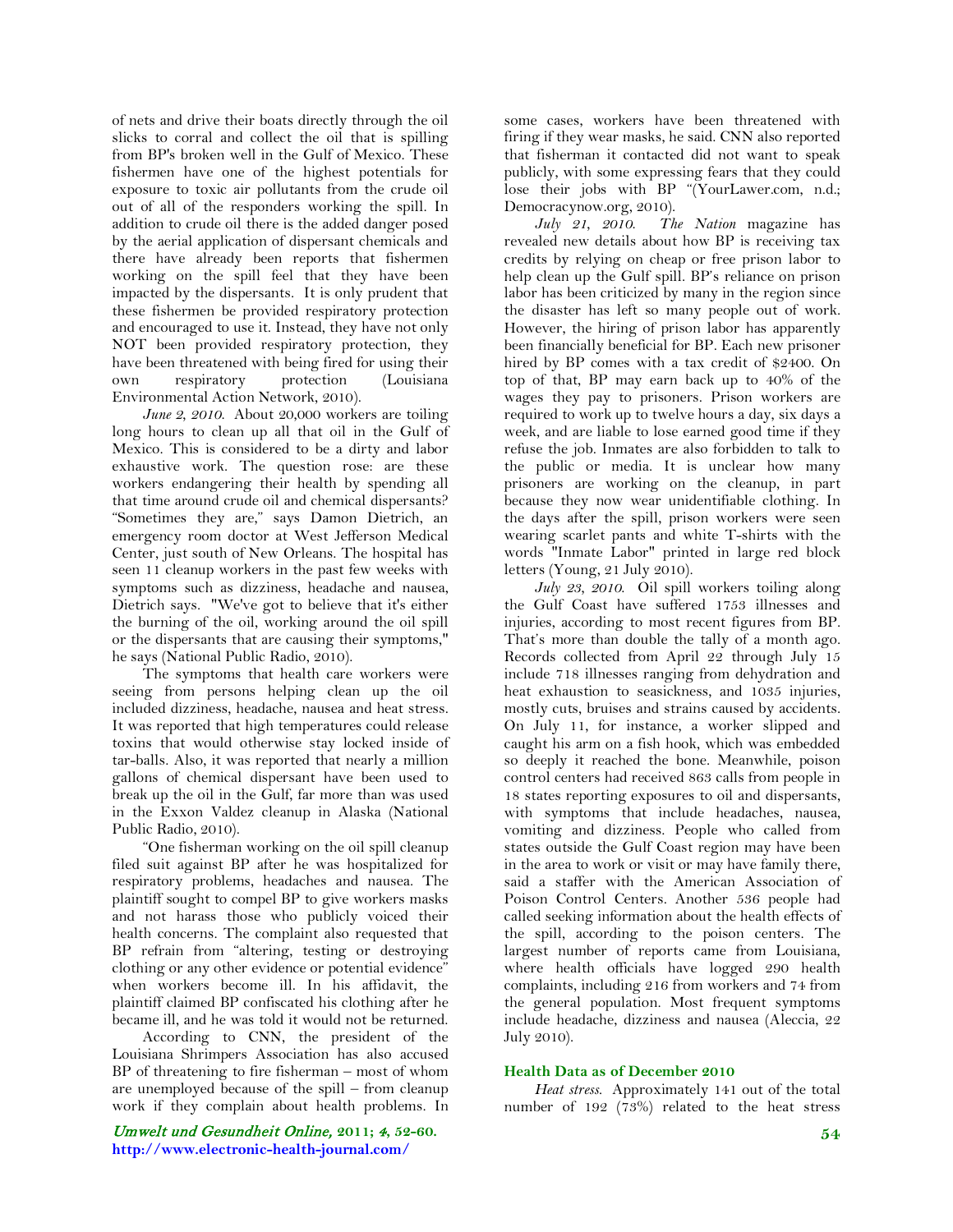illnesses occurred "onshore." Based on job title information provided in the data, 110 of the 141 onshore heat stress cases occurred among laborers such as beach cleanup workers, boom decontamination workers, heavy equipment operators, and general laborers (NIOSH, 2010).

 Of the 192 Heat stress illnesses, 21 were OSHA-recordable, and of these, 2 were listed as resulting in restricted duty or a missed day of work. Of the 171 heat illness cases recorded as being treated by "First Aid", four were listed as being "transported to hospital", but according to best available information, were transported for evaluation only (NIOSH, 2010).

 *Multiple symptoms.* The "multiple symptoms" designation refers to symptoms occurring in more than one organ system for a given case which were not attributed to a single, specific underlying cause. Examples from the database include cases of: nausea, vomiting, headache, and dizziness; and stomach ache, dizziness, and stiff neck (NIOSH, 2010).

 The majority of all "multiple symptoms" cases occurred onshore (133 cases of the total number of171 case, 78%), as opposed to offshore where exposure to oils vapors and dispersants is considered greater or more likely (NIOSH, 2010).

 Of the 23 OSHA-recordable cases involving multiple symptoms, 16 occurred onshore. Many of these had symptoms consistent with heat stress, but were not identified as such in the database. Of the 7 recordable cases which occurred offshore, none reported exposure to oil, dispersant, or other chemicals (NIOSH, 2010).

 Of the 148 multiple symptoms cases listed as treated by First Aid, 117 occurred onshore. Of the 31 which occurred offshore, 7 were from a cluster of fishermen whose cases are part of a NIOSH Health Hazards Evaluations (HHE) investigation. Of the remaining 24 cases, none reported exposure to oil, dispersant, or any other chemical exposures (NIOSH, 2010).

 *Gastrointestinal.* There were 122 recorded gastrointestinal cases, with 87 cases (71%) occurring onshore. Sixty-eight of the 87 cases reported as "onshore" occurred among the following three job titles: beach workers, laborers, and technicians. Eleven of all 122 GI cases reported diarrhea among their symptoms of nausea and/or vomiting, with 55% of those cases occurring onshore. One of these cases was explicitly attributed to oil exposure, and none to dispersant exposure (NIOSH, 2010).

 *Dermatologic.* There were 78 dermatologic illness cases recorded between April 23 and July 27, 2010, of which 74 were listed as a case of "dermatitis." Four of these 74 dermatitis cases were attributed to oil or dispersant exposure. Sixty of the 78 dermatologic illness cases occurred onshore. Of

Umwelt und Gesundheit Online, **2011;** 4**, 52-60. http://www.electronic-health-journal.com/**

the 60 onshore cases, 22 were listed as onshore "laborers," 3 were listed as "beach workers," and 17 as "technicians." Ten dermatitis cases overall were attributed to the use of sunscreen wipes, which appeared to cause an allergic/irritant skin reaction in these cases; seven were attributed to heat rash; and three to skin infections (NIOSH, 2010).

 *General Symptoms.* There were 42 cases which were coded using the OIICS classification system under codes for "general symptoms." General symptoms refer to cases in which the symptoms described were not specific enough to place within a specific organ system or systems. This includes cases of malaise, fatigue, and non-specified allergic reactions. Thirty-one of the 42 cases occurred "onshore," and 36 out of 42 (86%) cases required only first aid for treatment (NIOSH, 2010).

 *Cardiovascular.* There were 28 cardiovascular cases recorded in the data, with 20 of these cases involving the symptom of chest pain. Nearly half of the cases were OSHA-recordable (13 out of 28 cases), with four of these cases leading to missed days of work. The most common job titles of these cases were technicians (11) and laborers (9) (NIOSH, 2010).

 *Respiratory.* Thirteen cases were recorded that were respiratory in nature, ten of which occurred onshore. The 13 cases could be grouped into four categories: four cases of obstructive airway symptoms consistent with asthma, six with multiple general respiratory symptoms (primarily shortness of breath), and 3 cases of respiratory infection. Three out of 13 cases required medical treatment, and 2 of these led to a missed day of work or restricted duty. In none of these cases neither oil nor dispersant exposures were recorded (NIOSH, 2010).

 *Chemical exposures* - *Crude/weathered oil/dispersants.* Oil and/or dispersants were explicitly mentioned as a contributing factor in a total of 13 cases, all 13 of which were treated by first aid alone. Nine of the cases occurred offshore. Six cases were dermatologic in nature, four led to injury (such as slipping on oily surface), and three were attributed to oil or dispersant vapor exposure (NIOSH, 2010).

# **Common Injuries**

 Among the most common injuries seen by persons helping clean up the oil included burns, trauma, bruises, sprains and strains, cuts, lacerations, and punctures. The most occurring injured locations included the hands, arm/elbow, back, and knee/leg. Also all reports of injuries and illnesses dealt with cleanup workers (Pattillo, September/October, 2010) (NIOSH, 2010).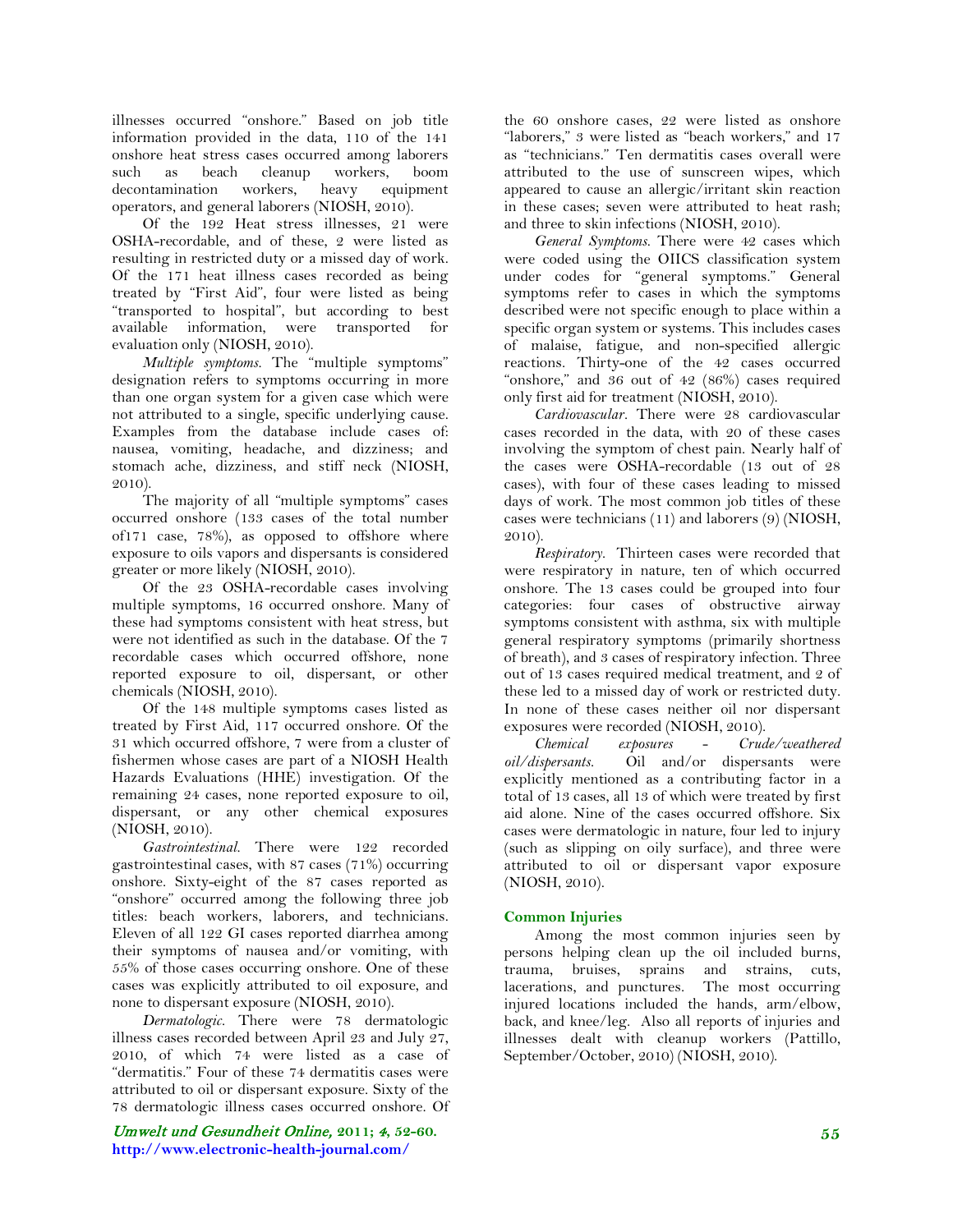# **Staying Safe**

# *Air Quality*

 Basically people were being told that if they smelled gas or saw smoke or knew that fires were nearby, to stay indoors, set their air conditioner to reuse indoor air, and avoid physical activities that put extra demands on lungs and heart (CDC, 2010).

## *Food*

 The public was being told that although crude oil has the potential to taint seafood with flavors and odors caused by exposure to hydrocarbon chemicals, they should not be concerned about the safety of seafood in the stores at this time (U.S. Food and Drug Administration, 2010).

#### *Water*

 Again the public was being told that drinking water and household water were not expected to be affected by the spill. However, water used for recreation activities may be affected. Swimming in water contaminated with chemicals from the oil spill could cause health effects (CDC, 2010).

## *Dispersants and Oil*

 For most people (as they were being told), brief contact with a small amount of oil spill dispersants would do no harm. However, longer contact can cause a rash and dry skin. Dispersants can also irritate eyes. Breathing or swallowing dispersants can also cause negative/adverse health effects. If citizens got oil on their skin, they were told to wash with soap and water, baby oil, petroleum jelly, or a cleaning paste for hands such as those sold at auto parts stores. Use of solvents, gasoline, kerosene, diesel fuel, or similar products to clean oil off skin was prohibited for these purposes.

#### **Crude Oil Chemicals**

#### *List of Chemicals in Oil*

 *Benzene*. Benzene is an aromatic hydrocarbon that is produced by the burning of natural products. It is a component of products derived from coal and petroleum and is found in gasoline and other fuels. Benzene is used in the manufacture of plastics, detergents, pesticides, and other chemicals. Research has shown benzene to be a carcinogen (cancercausing). With exposures from less than five years to more than 30 years, individuals have developed, and died from, leukemia (Agency for Toxic Substances and Disease Registry, 2011). Long-term exposure may affect bone marrow and blood production. Short-term exposure to high levels of benzene can cause drowsiness, dizziness, unconsciousness, and death.

 *Hydrogen sulfide*. Hydrogen sulfide is both an irritant and a chemical asphyxiant with effects on both oxygen utilization and the central nervous

Umwelt und Gesundheit Online, **2011;** 4**, 52-60. http://www.electronic-health-journal.com/**

system. Its health effects can vary depending on the level and duration of exposure. Repeated exposure can result in negative/adverse health effects occurring at levels that were previously tolerated without any effect. Low concentrations irritate the eyes, nose, throat and respiratory system (e.g., burning/tearing of eyes, cough, shortness of breath). Asthmatics may experience breathing difficulties. The effects can be delayed for several hours, or sometimes several days, when working in low-level concentrations. Repeated or prolonged exposures may cause eye inflammation, headache, fatigue, irritability, insomnia, digestive disturbances and weight loss. Moderate concentrations can cause more severe eye and respiratory irritation (including coughing, difficulty breathing, accumulation of fluid in the lungs), headache, dizziness, nausea, vomiting, staggering and excitability.

 *Ethylbenzene*. Short-term exposure to airborne ethylbenzene can affect the central nervous system, causing dizziness, sleepiness, headache, or difficulty with hand coordination. Ethylbenzene also irritates the eyes, nose, throat and skin. Long-term exposure to airborne ethylbenzene has a lasting effect on the nervous system. Animal studies show that long-term exposure causes liver and kidney damage. Although the health effects of drinking ethylbenzene are not well known, animal studies show that large doses impact the central nervous system. Mice and rats that breathed ethylbenzene developed cancers of the lungs, liver and kidneys. Ethylbenzene was named as a possible cancer-causing substance.

 *Toluene*. Inhaling high levels of toluene can cause death or unconsciousness. Repeatedly breathing toluene over long periods of time at work, or through deliberately "sniffing" or "huffing" glue or paint, can cause death, permanent brain damage, or depression. Repeated exposure to toluene in pregnant women may increase the risk of damage to the fetus. Exposure to high levels of toluene may affect the kidneys, nervous system, liver, brain, and heart. Direct, prolonged contact with liquid toluene or vapor can irritate the eyes, and cause dry skin and skin rashes. Ingesting toluene can cause vomiting, diarrhea, and difficult breathing. Exposure to low to moderate levels of toluene can cause confusion, light-headedness, dizziness, headache, fatigue, weakness, memory loss, nausea, appetite loss, coughing, wheezing, and hearing and color vision loss.

 *Xylene*. No health effects have been noted at the background levels that people are exposed to on a daily basis. High levels of exposure for short or long periods can cause headaches, lack of muscle coordination, dizziness, confusion, and changes in one's sense of balance. Exposure of people to high levels of xylene for short periods can also cause irritation of the skin, eyes, nose, and throat; difficulty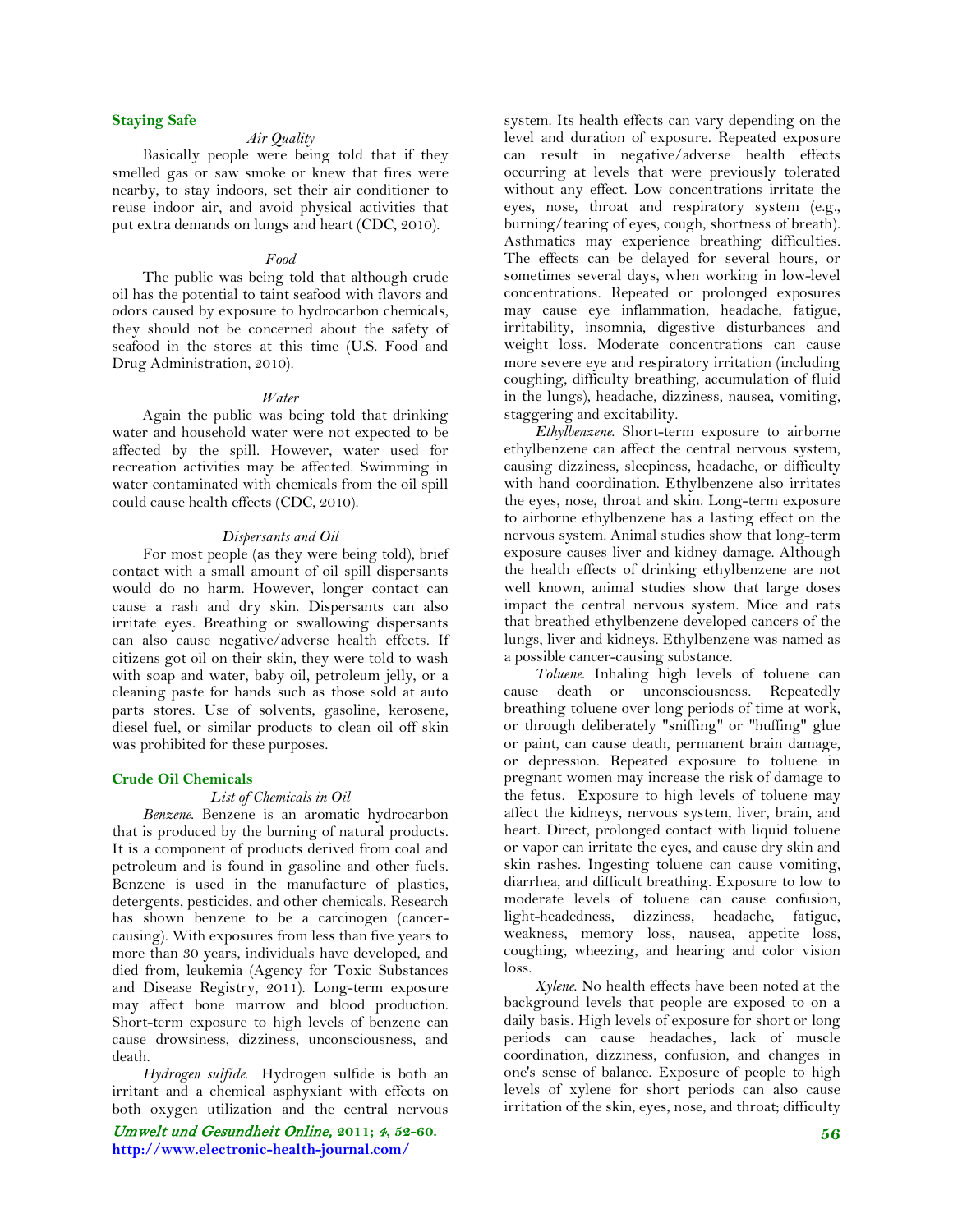in breathing; problems with the lungs; delayed reaction time; memory difficulties; stomach discomfort; and possibly changes in the liver and kidneys. It can cause unconsciousness and even death at very high levels.

 *Naphthalene / Methylnaphthalene*. Naphthalene can be inhaled, absorbed through the skin, or ingested through contaminated water. Exposure to high levels of naphthalene can cause nausea, vomiting, diarrhea, blood in urine, rash and yellow skin. Exposure to extremely elevated levels (500 ppm) of airborne naphthalene can be fatal. Long term exposure has been linked to hemolytic anemia (a disorder of red blood cells). Symptoms of this anemia include fatigue, lack of appetite, restlessness, and pale skin.

 *Generic alkanes*. Alkanes include such chemicals as octane, hexane, and nonane can be inhaled, absorbed through the skin, or ingested in contaminated water. Inhaling high levels of nhexane (a specific type of medium-sized alkane), can cause numbness in the feet and hands and muscle weakness in the feet and lower legs. Inhaling high levels of some alkanes can cause asphyxiation. Toxicity is dependent on type of alkane as well as route and duration of exposure. Long-term exposure to n-hexane can causes weakness and loss of feeling in the arms and legs. In one study, exposed workers removed from the exposure site recovered in six months to a year (Agency for Toxic Substances and Disease Registry, 2011).

# **Chemicals Found in Dispersants**

 Chemical dispersants accelerate the dispersal process, although they may have significant sideeffects. Corexit EC9500A and Corexit EC9527A have been the principle dispersants employed. The dispersants are usually sprayed from airplanes. Dispersants helps in reducing the oil slick on the top surface of water. Corexit can be injected into the sea directly into the oil spill. However, much of the Corexit in the Gulf was sprayed from aircraft onto the spill. When sprayed, much of the dispersant lands on the surface of the water. Some mist however, floats into the air, drifting to other sea areas and on land. This escaping mist can potentially adversely affect sea life in unaffected ecosystems and the health of humans (CDC, 2010).

 These chemicals can combine in the air with other chemicals such as Volatile Organic Compounds (VOCs). No testing on the toxicity of Corexit has been done nor, has there been any testing of these kinds of chemicals merging in the atmosphere. These new emerging atmospheric chemical compositions may actually be worse when inhaled than if these chemicals fumes were separate (CDC, 2010).

# **Dispersant Exposure**

 Some warning signs of dispersant exposure include the following signs and symptoms: on Skin(rash and dry skin from unmixed dispersants); in eyes (dry and irritated eyes if dispersants blow or splash); if inhaled (irritated nose, throat, and lungs; and if swallowed (upset stomach, vomiting, and diarrhea.) Other symptoms include having a metallic taste in the mouth, having liver and kidneys problems, and passing out or being in a coma (US EPA, 2010).

 Detrimental effects of dioxin emission due to the deepwater Horizon Burns Controlled burning of oil on the surface of the ocean (also called in situ burning) was one method used by the Unified Command during the Deepwater Horizon BP oil spill, to reduce the spread of oil and environmental impacts at the shoreline. A total of 411 controlled burn events occurred of which 410 could be quantified, resulting in the combustion of an estimated 222,000 to 313,000 barrels of oil (or 9.3 to 13.1 million gallons) (Aurell & Gullett, 2010).

On November 11, 2010, the U.S. Environmental Protection Agency today released two peer reviewed reports concerning dioxins emitted during the controlled burns of oil during the Deepwater Horizon BP spill. Dioxins describe a group of hundreds of potentially cancer-causing chemicals that can be formed during combustion or burning. The reports found that while small amounts of dioxins were created by the burns, the levels that workers and residents would have been exposed to were below EPA's levels of concern (Schaum, Cohen, Perry, Artz, Draxler, Frithsen, et al., 2010).

 The results indicate that increased cancer risk due to exposure to the dioxins released from the controlled burning of oil was small - less than a 1 in 1,000,000 increased cancer risk. Additional cancer risks for inhalation by workers, onshore residents and fish consumption by residents were lower than risk levels that typically are of concern to the Agency. Typically, the Agency has a concern when the risk is greater than 1 in 1,000,000 (Schaum, et al., 2010).

## **Ecology/ Oil Spill Impact on the Environment**

 The spill threatens environmental disaster due to factors such as petroleum toxicity, oxygen depletion. Eight U.S. national parks were threatened. More than 400 species that live in the Gulf islands and marshlands were affected, including the endangered Kemp's ridley turtle, the green turtle, the loggerhead turtle, the hawksbill turtle, and the leatherback turtle. In the national refuges most at risk, about 34,000 birds have been counted, including gulls, pelicans, roseate spoonbills, egrets, terns, and blue herons. A comprehensive 2009 inventory of offshore Gulf species counted 15,700.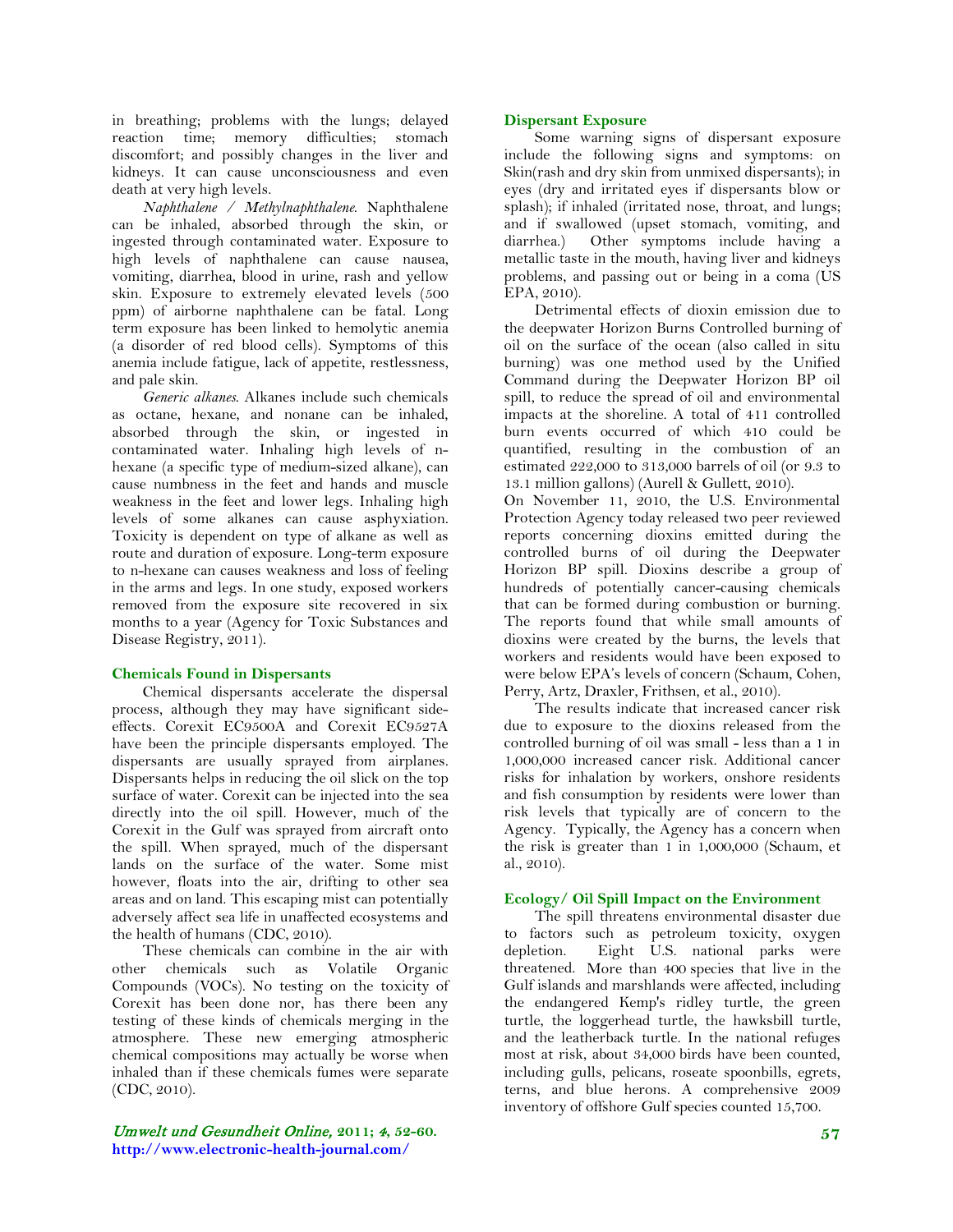# **Fisheries**

 On May 2, 2010 the National Oceanic and Atmospheric Administration closed commercial and recreational fishing in affected federal waters between the mouth of the Mississippi River and Pensacola Bay. The closure initially incorporated 6,814 square miles (17,650 km2). By June 21, NOAA had increased the area under closure by (225,290 km2), or approximately 36% of Federal waters in the Gulf of Mexico, and extending along the coast from Atchafalaya Bay, Louisiana to Florida. On May 24 the federal government declared a fisheries disaster for the states of Alabama, Mississippi and Louisiana. Initial cost estimated loss to the fishing industry were \$2.5 billion.

# **Future Impact of the BP Gulf of Mexico Oil Spill**

 As of November 25, 2010 there are more than 125 research vessels covering hundreds of square miles of the Gulf of Mexico taking thousands of water and sediment samples. In that period of time scientists reported several effects on marine life.

 Dead and dying coral colonies were found about 7 miles southwest of the wellhead at a depth of 4600 feet. Normally, yellow vibrant coral colonies occur here with seemingly dark "wilted" or reduced polyps. The commonly symbiotic brittle starfish do not typically have white (bleached) arms. Scientists suggest that the corals were destroyed by oil, chemical dispersant, depleted oxygen because of organisms' consuming the oil and/or some combination of effects of the spill.

#### **Long Term Effect on Food Chain**

 One research effort is looking at what effect the gush of oil during the spring spawning season had on fish eggs and larvae. NOAA had five research missions to look at plankton, fish and larvae. It would be years before fish that were spawned this year matured, so it could be a long time before it's clear how exposure to oil in their early life stages affected their populations. Carbon from the oil had ended up in plankton that consumed the oil-eating microbes. In the warm water, it's likely that bacteria ate all the consumable parts of the oil. The compounds that remained, such as tars and asphalts, probably dropped to the bottom, and we may be dealing with that for a long time.

#### **Long-term Effects on Health**

 Prior oil spills have shown that contact with oil and chemicals can affect the lungs, kidneys, and liver, and the mental strain can boost rates of anxiety, depression and post traumatic stress, and raise in cancer morbidity and mortality as many as six years later.

 The Gulf of Mexico oil spill, the worst oil spill in U.S. history, have left many Americans concerned

Umwelt und Gesundheit Online, **2011;** 4**, 52-60. http://www.electronic-health-journal.com/**

about the environmental implications and costs it caused. In an interview in *SOPHE News & Views*, Dr. Dhitinut Ratnapradipa, Chair of the Environmental Health Community of Practice, discussed some of the implications (SOPHE, 2010). He explained that to find out precisely the shortterm and long-term implications of the oil spill, ecological and social assessments should be carried out. He elaborated that such assessments will help experts determine the geographical extent and contamination depth of the oil spill. Moreover, it will help evaluate the effectiveness of the clean-up efforts and will unveil any improper cleaning practices (SOPHE, 2010).

 Further, Ratnapradipa explained that, in general, the oil spill directly and greatly affected fishermen to the extent that many might have to relocate seeking new employments at a critical time economically. In addition, that the oil spill most likely affected the health of these fishermen who were subjected to hydrocarbons and other chemicals released by the spill. On a different note, the oil spill lead to the loss of several plants and animal species, especially those near the bottom of the food chain, which in turn can have long-standing impacts (SOPHE, 2010). Finally, Ratnapradipa noted that the Gulf of Mexico oil spill was not the first of its kind in the United States. Accordingly, he went on to indicate that more efforts should be dedicated for appropriate inspections and control measures on oil stations in an attempt to minimize the risk of future spills. Furthermore, health education professionals should aim to raise public awareness on the environmental, economic and health costs and implications of oil spills. People need to understand that an oil spill is more than just clean up. He also added that people should critically weigh the costs versus benefits of continuing off-shore drilling for oil (SOPHE, 2010).

## **References**

 Agency for Toxic Substances and Disease Registry (2011). *Toxicology profiles: Information about contaminants found at hazardous waste sites*. Retrieved February 16, 2011 from: [http://www.atsdr.cdc.gov/toxprofiles/index.asp.](http://www.atsdr.cdc.gov/toxprofiles/index.asp)

 Aurell, J., & Gullett, B.K. (2010). *Aerostat sampling of PCDD/PCDF emissions from the Gulf oil spill in situ burns*. U.S. Environmental Protection Agency, Office of Research and Development, National Risk Management Research Laboratory, Research Triangle Park, NC 27711, USA.

 Aleccia, J. (22 July 2010). *Oil spill illnesses, injuries double in past month*. Retrieved November 19, 2010 from:

[http://fieldnotes.msnbc.msn.com/\\_news/2010/07/](http://fieldnotes.msnbc.msn.com/_news/2010/07/22/4279816-oil-spill-illnesses-injries-double-in-past-month)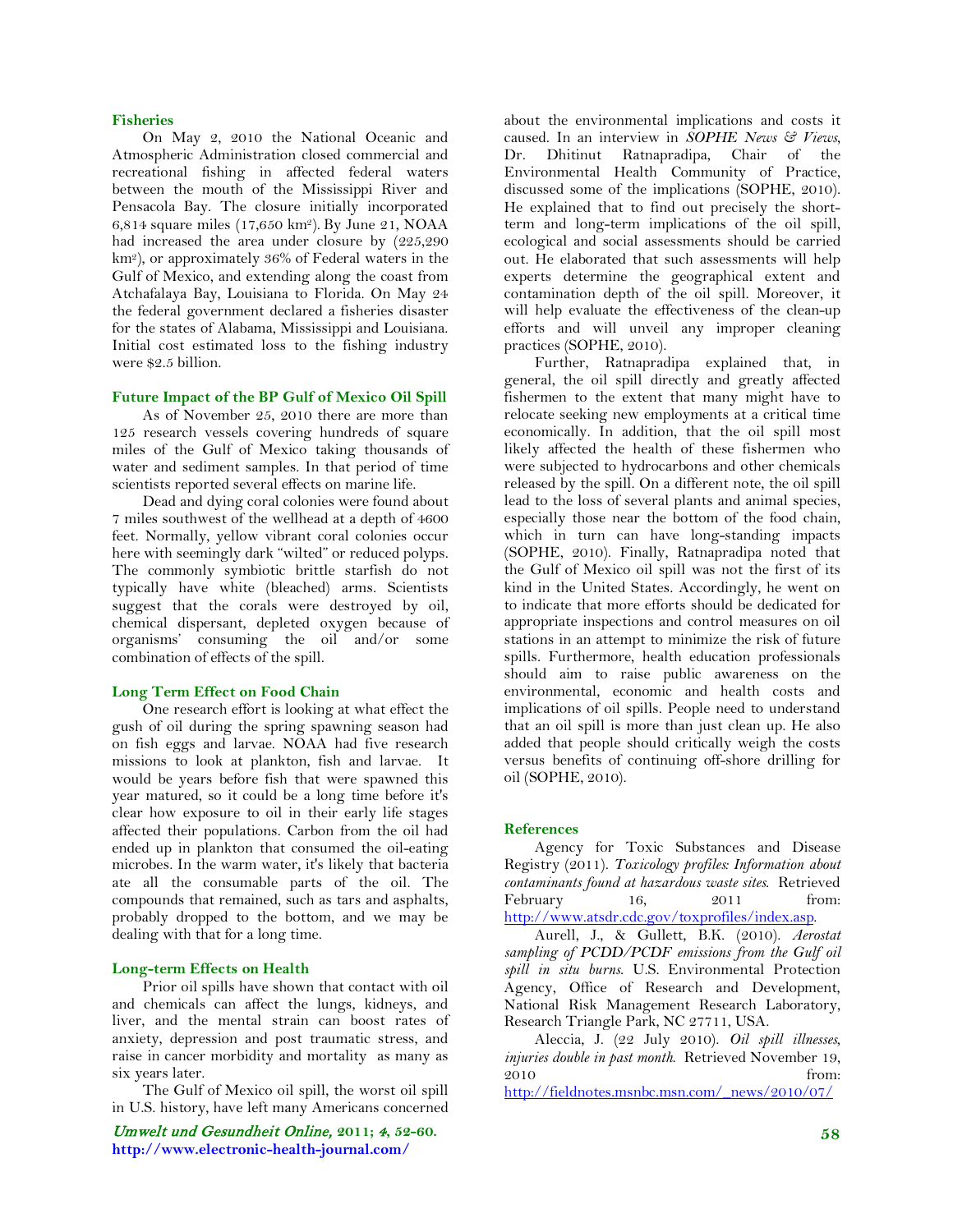22/4279816-oil-spill-illnesses-injries-double-inpast-month.

 Centers for Disease Control and Prevention (2010). *Gulf oil spill 2010: food/air quality/water information for coastal residents*. Retrieved February 16, 2011 from: [http://emergency.cdc.gov/gulfoilspill2010/informat](http://emergency.cdc.gov/gulfoilspill2010/information_residents.asp) ion residents.asp.

 Centers for Disease Control and Prevention (2010). *Oil spill dispersant (COREXIT® EC9500A and EC9527A) information for health professionals*. Retrieved February 2, 2011 from: [http://www.bt.cdc.gov/gulfoilspill2010/dispersants](http://www.bt.cdc.gov/gulfoilspill2010/dispersants_hcp_info.asp) hcp info.asp.

Centers for Disease Control and Prevention (2010). *What to expect from the oil spill and how to protect your health*. Retrieved February 1, 2011 from: [http://emergency.cdc.gov/gulfoilspill2010/what\\_to](http://emergency.cdc.gov/gulfoilspill2010/what_to_expect.asp) [\\_expect.asp.](http://emergency.cdc.gov/gulfoilspill2010/what_to_expect.asp)

 DemocracyNow.org. (2010). *Coast Guard grounds ships involved in spill cleanup after 7 fall ill; BP reportedly preventing fishermen from wearing respirators*. Retrieved November 11, 2010 from: [http://www.democracynow.org/2010/5/27/coast\\_](http://www.democracynow.org/2010/5/27/coast_guard_grounds_ships_involved_in) guard grounds ships involved in

 Louisiana Environmental Action Network. (2010). *Protecting the health of fishermen performing cleanup activities*. Retrieved February 2, 2010 from: [http://leanweb.org/news/latest/protecting-the](http://leanweb.org/news/latest/protecting-the-health-of-fishermen-performing-cleanup-activities.html)[health-of-fishermen-performing-cleanup](http://leanweb.org/news/latest/protecting-the-health-of-fishermen-performing-cleanup-activities.html)[activities.html.](http://leanweb.org/news/latest/protecting-the-health-of-fishermen-performing-cleanup-activities.html)

 Louisiana Environmental Action Network (LEAN). (2010). *BP tells fishermen working on the oil spill that they will be fired for wearing a respirator*. Retrieved November 20, 2010 from: [http://leanweb.org/news/latest/bp-tells-fishermen](http://leanweb.org/news/latest/bp-tells-fishermen-working-on-the-oil-spill-that-they-will-be-fired-for-wearing-a-respirator.html)[working-on-the-oil-spill-that-they-will-be-fired-for](http://leanweb.org/news/latest/bp-tells-fishermen-working-on-the-oil-spill-that-they-will-be-fired-for-wearing-a-respirator.html)[wearing-a-respirator.html.](http://leanweb.org/news/latest/bp-tells-fishermen-working-on-the-oil-spill-that-they-will-be-fired-for-wearing-a-respirator.html)

 NIOSH (2010). *Report of Deepwater Horizon response/BP illness and injury data (April 23 – July 8, 2010)*. Retrieved March 10, 2011 from: [http://www.cdc.gov/niosh/topics/oilspillresponse/](http://www.cdc.gov/niosh/topics/oilspillresponse/pdfs/NIOSHrot-BPilnessAndInjuryDataApril23-July8-2010.pdf) [pdfs/NIOSHrot-BPilnessAndInjuryDataApril23-](http://www.cdc.gov/niosh/topics/oilspillresponse/pdfs/NIOSHrot-BPilnessAndInjuryDataApril23-July8-2010.pdf) [July8-2010.pdf.](http://www.cdc.gov/niosh/topics/oilspillresponse/pdfs/NIOSHrot-BPilnessAndInjuryDataApril23-July8-2010.pdf)

 National Public Radio (2010). *Oil cleanup dirty, not toxic, for workers*. Retrieved November 20, 2010 from:

[http://ww.npr.org/blogs/health/2010/06/02/1273](http://ww.npr.org/blogs/health/2010/06/02/127374111/oil-cleanup-workers-might-face-health-risks) [74111/oil-cleanup-workers-might-face-health-risks.](http://ww.npr.org/blogs/health/2010/06/02/127374111/oil-cleanup-workers-might-face-health-risks)

 Orr, P. (2010). Protecting the health of fishermen performing cleanup activities. *Save Our Gulf Org.* Retrieved November 13, 2010 from: [http://saveourgulf.org/updates/protecting-health](http://saveourgulf.org/updates/protecting-health-fishermen-performing-cleanup-activities?page=1)[fishermen-performing-cleanup-activities?page=1.](http://saveourgulf.org/updates/protecting-health-fishermen-performing-cleanup-activities?page=1)

 Pattillo, R. (2010). Potential health problems related to oil spill in Gulf of Mexico. *Nurse Educator*, *35*(5), 185. Retrieved February 1, 2011 from:

Umwelt und Gesundheit Online, **2011;** 4**, 52-60. http://www.electronic-health-journal.com/**

[http://journals.lww.com/nurseeducatoronline/Fullt](http://journals.lww.com/nurseeducatoronline/Fulltext/2010/09000/Potential_Health_Problems_Related_to_Oil_Spill_in.3.aspx) [ext/2010/09000/Potential\\_Health\\_Problems\\_Relat](http://journals.lww.com/nurseeducatoronline/Fulltext/2010/09000/Potential_Health_Problems_Related_to_Oil_Spill_in.3.aspx) [ed\\_to\\_Oil\\_Spill\\_in.3.aspx.](http://journals.lww.com/nurseeducatoronline/Fulltext/2010/09000/Potential_Health_Problems_Related_to_Oil_Spill_in.3.aspx)

 Paulnock, D. (2010) *Current events in human communication*. Blog. Retrieved November 13, 2010 from:

[http://currenteventsinhumancommunication.blogsp](http://currenteventsinhumancommunication.blogspot.com/2010/07/for-want-of-nail.html) [ot.com/2010/07/for-want-of-nail.html.](http://currenteventsinhumancommunication.blogspot.com/2010/07/for-want-of-nail.html)

 Roiz, M. (2010). BP works to clean up more than just oil. *Maroon Weekly.* Retrieved February 1, 2011 from: [http://maroonweekly.com/featured](http://maroonweekly.com/featured-stories/bp-works-t-clean-up-more-than-just-oil)[stories/bp-works-t-clean-up-more-than-just-oil.](http://maroonweekly.com/featured-stories/bp-works-t-clean-up-more-than-just-oil)

 San Francisco Chronicle (2010). *Thin green line: oil spill cleanup workers falling sick*. Retrieved November 25, 2010 from: [http://www.sfgate.com/cgi-](http://www.sfgate.com/cgi-bin/blogs/green/detail?entry_id=64595)

bin/blogs/green/detail?entry\_id=64595.

 Science Blogs. (2010). *The pump handle*. Retrieved November 24, 2010 from:

[http://scienceblogs.com/thepumphandle/2010/05/t](http://scienceblogs.com/thepumphandle/2010/05/this_scares_everybody_the_fact.php#more) his scares everybody the fact.php#more.

 Schaum, J.,Cohen, M., Perry, S., Artz, R., Draxler, R.., Frithsen, J.B., et al. (2010*). Screening level assessment of risks due to dioxin emissions from burning oil from the BP Deepwater Horizon Gulf of Mexico spill*. U.S. Environmental Protection Agency, Office of Research and Development, Washington, DC.

 Society for Public Health Education (SOPHE). (September/October, 2010). Environmental health CoP calls upon health educators to raise awareness of oil spills' health costs, implications. *SOPHE News & Views, 37*(5), 5.

 YourLawer.com (n.d). *Is BP trying to hide the truth? Clean-up health problems*. Retrieved November 14, 2010 from: [http://www.oil-rig](http://www.oil-rig-explosions.com/clean-up-health-problems/is-bp-trying-to-hide-the-truth/)[explosions.com/clean-up-health-problems/is-bp](http://www.oil-rig-explosions.com/clean-up-health-problems/is-bp-trying-to-hide-the-truth/)[trying-to-hide-the-truth/.](http://www.oil-rig-explosions.com/clean-up-health-problems/is-bp-trying-to-hide-the-truth/)

 U.S. Department of the Interior (2010). *U.S. scientific teams refine estimates of oil flow from BP's well prior to capping*. Retrieved February 1, 2011 from: [http://www.doi.gov/news/pressreleases/US-](http://www.doi.gov/news/pressreleases/US-Scientific-Teams-Refine-Estimates-of-Oil-Flow-from-BP-Well-Prior-to-Capping.cfm)[Scientific-Teams-Refine-Estimates-of-Oil-Flow](http://www.doi.gov/news/pressreleases/US-Scientific-Teams-Refine-Estimates-of-Oil-Flow-from-BP-Well-Prior-to-Capping.cfm)[from-BP-Well-Prior-to-Capping.cfm.](http://www.doi.gov/news/pressreleases/US-Scientific-Teams-Refine-Estimates-of-Oil-Flow-from-BP-Well-Prior-to-Capping.cfm)

 U.S. Environmental Protection Agency (2010). *COREXIT® EC9500A - technical product bulletin #D-4*. Retrieved February 2, 2011 from: [http://www.epa.gov/swercepp/web/content/ncp/p](http://www.epa.gov/swercepp/web/content/ncp/products/corex950.htm) [roducts/corex950.htm.](http://www.epa.gov/swercepp/web/content/ncp/products/corex950.htm)

 U.S. Food and Drug Administration (2010). *Gulf of Mexico oil spill update*. Retrieved November 20, 2010 from: [http://www.fda.gov/Food/ucm210436.htm.](http://www.fda.gov/Food/ucm210436.htm)

 Young, A.B. (21 July 2010). *BP hires prison labor to clean up spill while coastal residents struggle*. Retrieved November 19, 2010 from: